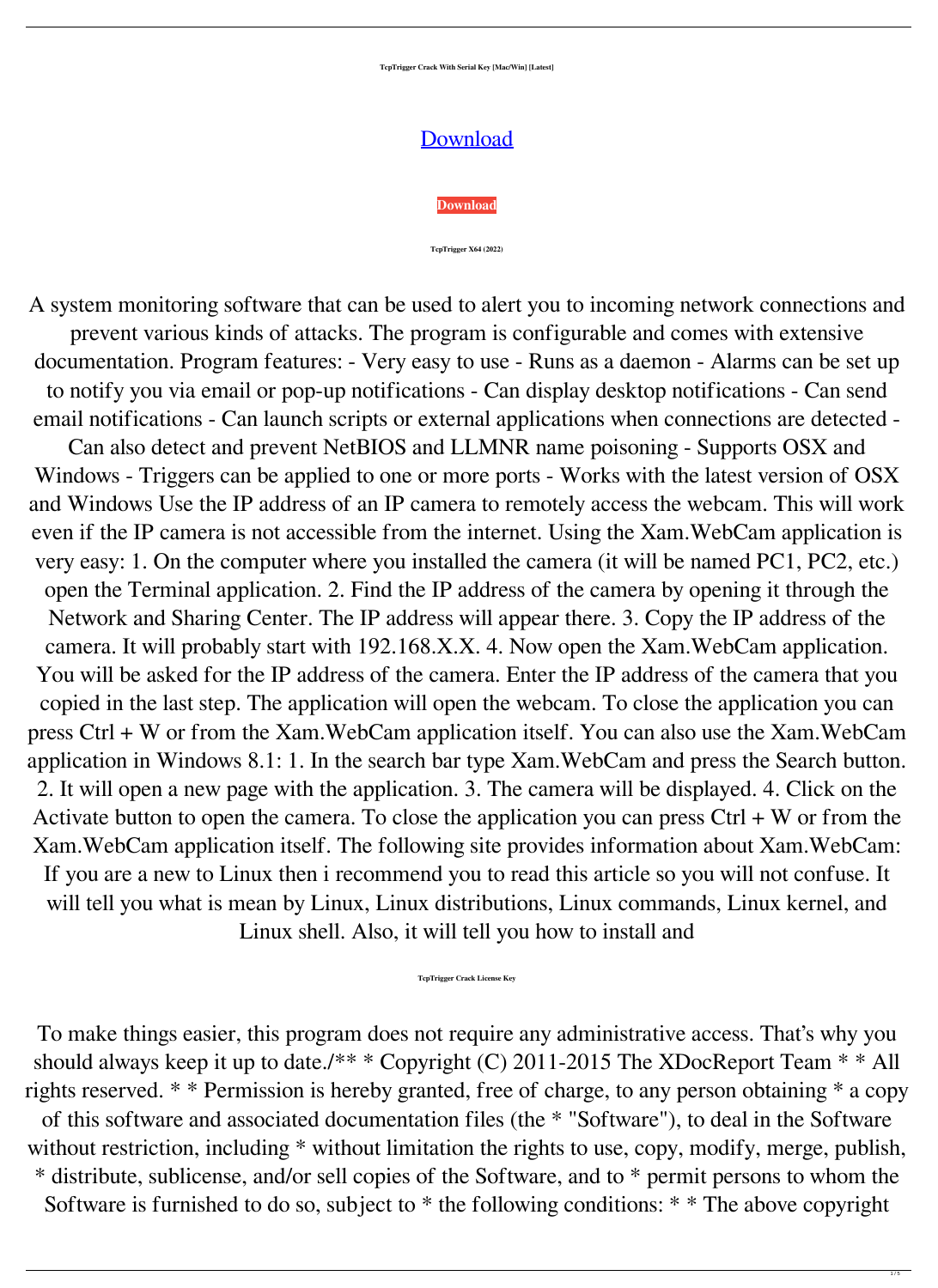notice and this permission notice shall be  $*$  included in all copies or substantial portions of the Software. \* \* THE SOFTWARE IS PROVIDED "AS IS", WITHOUT WARRANTY OF ANY KIND, \* EXPRESS OR IMPLIED, INCLUDING BUT NOT LIMITED TO THE WARRANTIES OF \* MERCHANTABILITY, FITNESS FOR A PARTICULAR PURPOSE AND \* NONINFRINGEMENT. IN NO EVENT SHALL THE AUTHORS OR COPYRIGHT HOLDERS BE \* LIABLE FOR ANY CLAIM, DAMAGES OR OTHER LIABILITY, WHETHER IN AN ACTION \* OF CONTRACT, TORT OR OTHERWISE, ARISING FROM, OUT OF OR IN CONNECTION \* WITH THE SOFTWARE OR THE USE OR OTHER DEALINGS IN THE SOFTWARE. \*/ package

fr.opensagres.xdocreport.document.properties.preview; import static org.junit.Assert.assertNotNull; import java.util.List; import org.junit.Test; import com.itextpdf.text.Font; import com.itextpdf.text.FontFactory; public class FontsTest { @Test public void testFonts() { 81e310abbf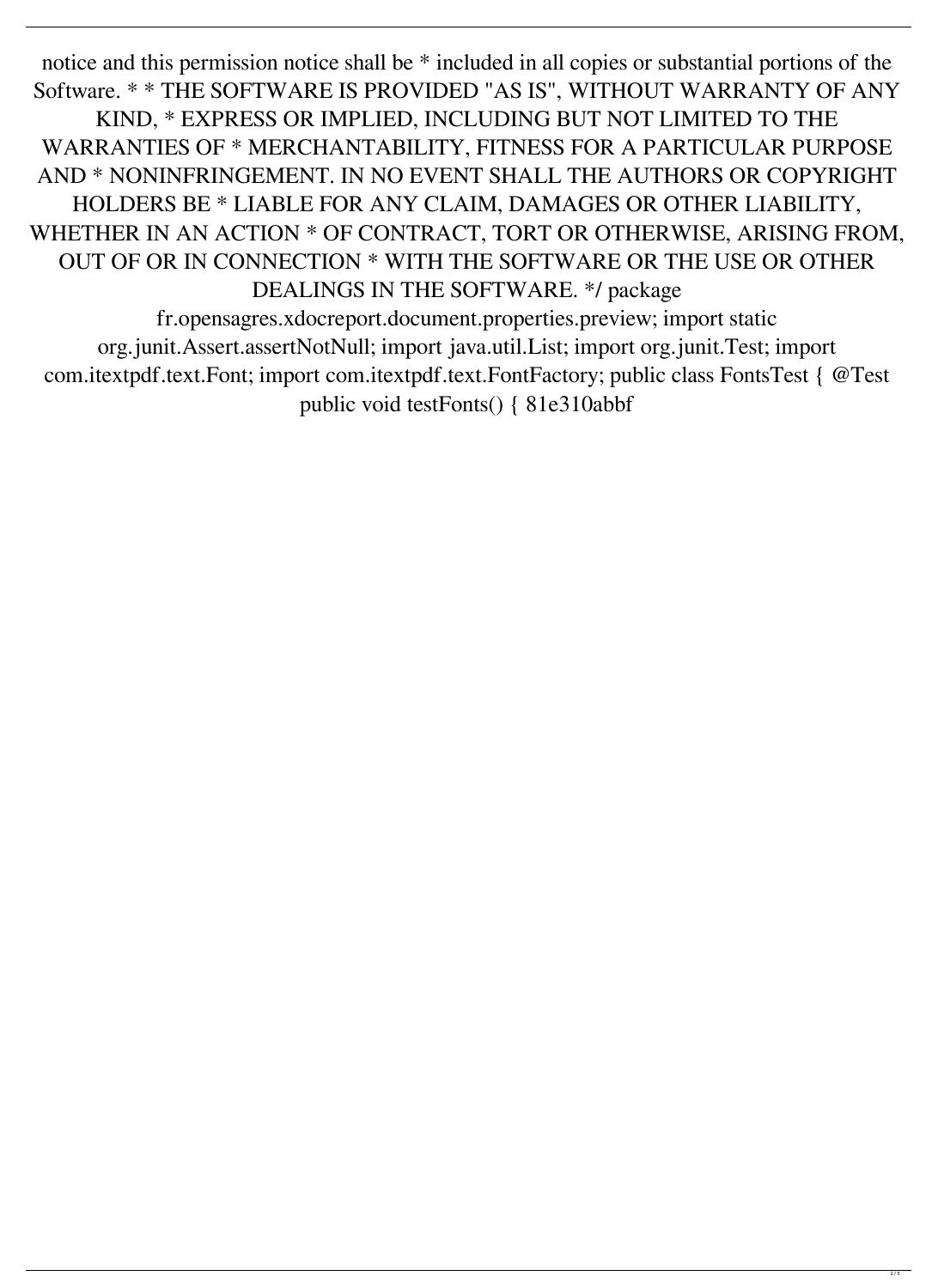tcpTrigger is an open-source application that can notify you of incoming network connections and help you ward off several types of attacks. It monitors one or more ports and can display desktop alerts or send email notifications whenever a connection is detected, as well as launch an external application or script. Monitor ports and receive helpful notifications tcpTrigger can scan a series of TCP ports continuously, and you can set up several actions to be triggered when a connection is attempted. Aside from displaying simple pop-up notifications, the program can also send email alerts, and the message text is customizable. Moreover, it is possible to have the application launch an external application when a connection is detected, as well as launch a script. Protects against intrusion and NetBIOS and LLMNR name poisoning In order to steal sensitive data from your servers, intruders first need to map out all live hosts and running services using a port scanner. tcpTrigger can alert you of incoming ICMP echo requests or connections to any port. Name resolution poisoning is a dangerous network attack that can cause usernames and passwords to be lost, and this application should be able to prevent them. Essentially, it broadcasts NetBIOS and LLMNR name queries for fictitious names, and an alert is triggered if a response is given. Very easy to configure and comes with extensive documentation The application's user interface features a very straightforward layout, so much so that even inexperienced users should not run into any issues while setting things up. If you need any help, however, you should definitely consult the documentation available on the product's GitHub page. On the whole, tcpTrigger is a well-designed program that can help you monitor TCP ports for incoming connections, as well as prevent several types of network attacks. It is very userfriendly, and it provides you with comprehensive documentation.1. Field of the Invention The present invention relates to a method of forming a nitride semiconductor structure on a substrate, particularly, relates to a method of forming a nitride semiconductor structure on a sapphire substrate. 2. Description of the Related Art The GaN-based compound is the most promising candidate material for a power semiconductor such as a switching element and an IGBT (insulated gate bipolar transistor). In general, in order to form a nitride semiconductor structure such as a light-emitting diode or a laser diode, an epitaxial film formed on a nitride semiconductor substrate is

**What's New In TcpTrigger?**

tcpTrigger is an open-source application that can notify you of incoming network connections and help you ward off several types of attacks. It monitors one or more ports and can display desktop alerts or send email notifications whenever a connection is detected, as well as launch an external application or script. tcpTrigger is an open-source application that can notify you of incoming network connections and help you ward off several types of attacks. It monitors one or more ports and can display desktop alerts or send email notifications whenever a connection is detected, as well as launch an external application or script. Monitor ports and receive helpful notifications tcpTrigger can scan a series of TCP ports continuously, and you can set up several actions to be triggered when a connection is attempted. Aside from displaying simple pop-up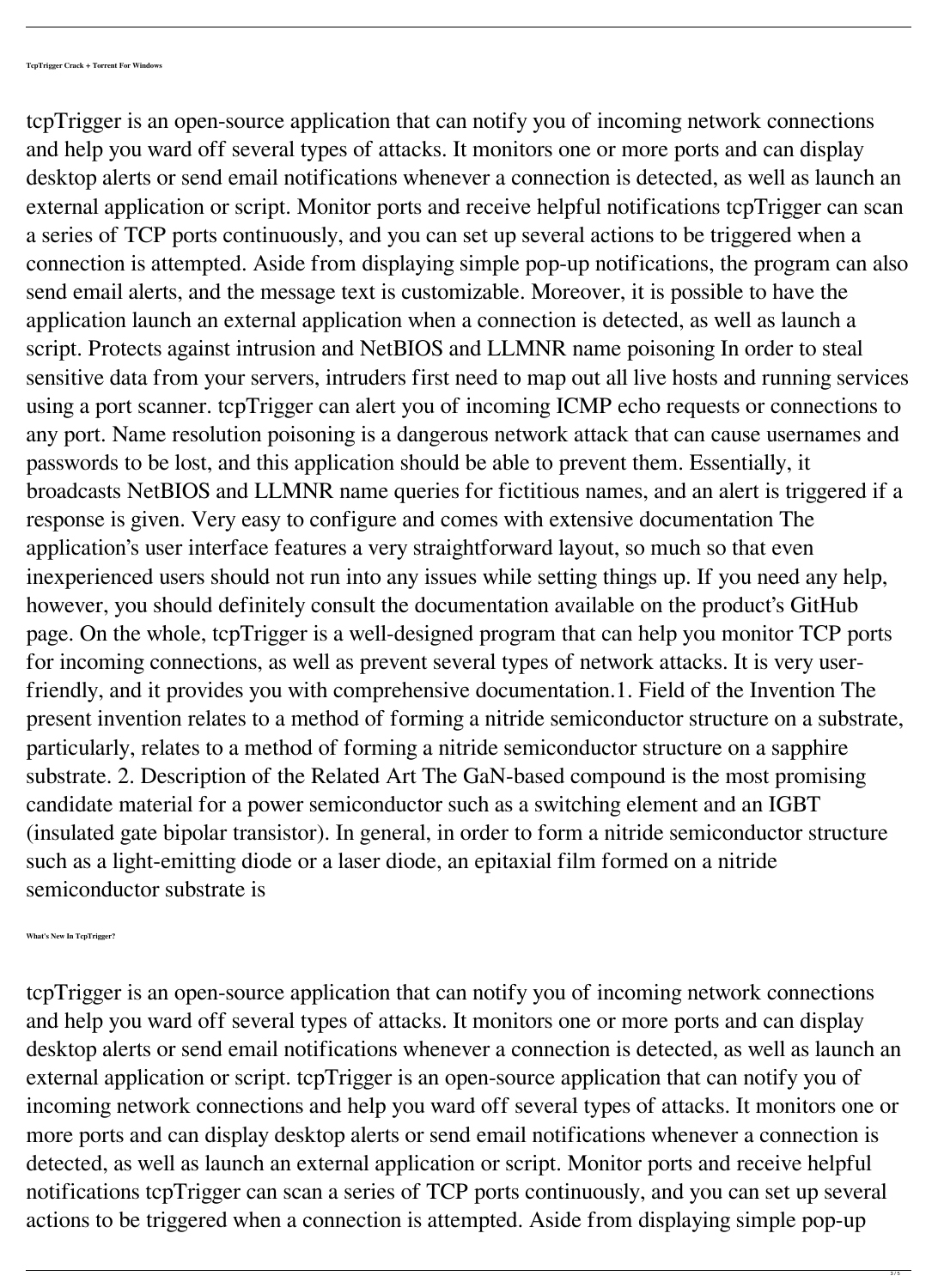notifications, the program can also send email alerts, and the message text is customizable. Moreover, it is possible to have the application launch an external application when a connection is detected, as well as launch a script. Protects against intrusion and NetBIOS and LLMNR name poisoning In order to steal sensitive data from your servers, intruders first need to map out all live hosts and running services using a port scanner. tcpTrigger can alert you of incoming ICMP echo requests or connections to any port. Name resolution poisoning is a dangerous network attack that can cause usernames and passwords to be lost, and this application should be able to prevent them. Essentially, it broadcasts NetBIOS and LLMNR name queries for fictitious names, and an alert is triggered if a response is given. Very easy to configure and comes with extensive documentation The application's user interface features a very straightforward layout, so much so that even inexperienced users should not run into any issues while setting things up. If you need any help, however, you should definitely consult the documentation available on the product's GitHub page. On the whole, tcpTrigger is a well-designed program that can help you monitor TCP ports for incoming connections, as well as prevent several types of network attacks. It is very user-friendly, and it provides you with comprehensive documentation. tcpTrigger is an opensource application that can notify you of incoming network connections and help you ward off several types of attacks. It monitors one or more ports and can display desktop alerts or send email notifications whenever a connection is detected, as well as launch an external application or script. Monitor ports and receive helpful notifications tcpTrigger can scan a series of TCP ports continuously, and you can set up several actions to be triggered when a connection is attempted. Aside from displaying simple pop-up notifications, the program can also send email alerts, and the message text is customizable. Moreover, it is possible to have the application launch an external application when a connection is detected, as well as launch a script. Protects against intrusion and Net